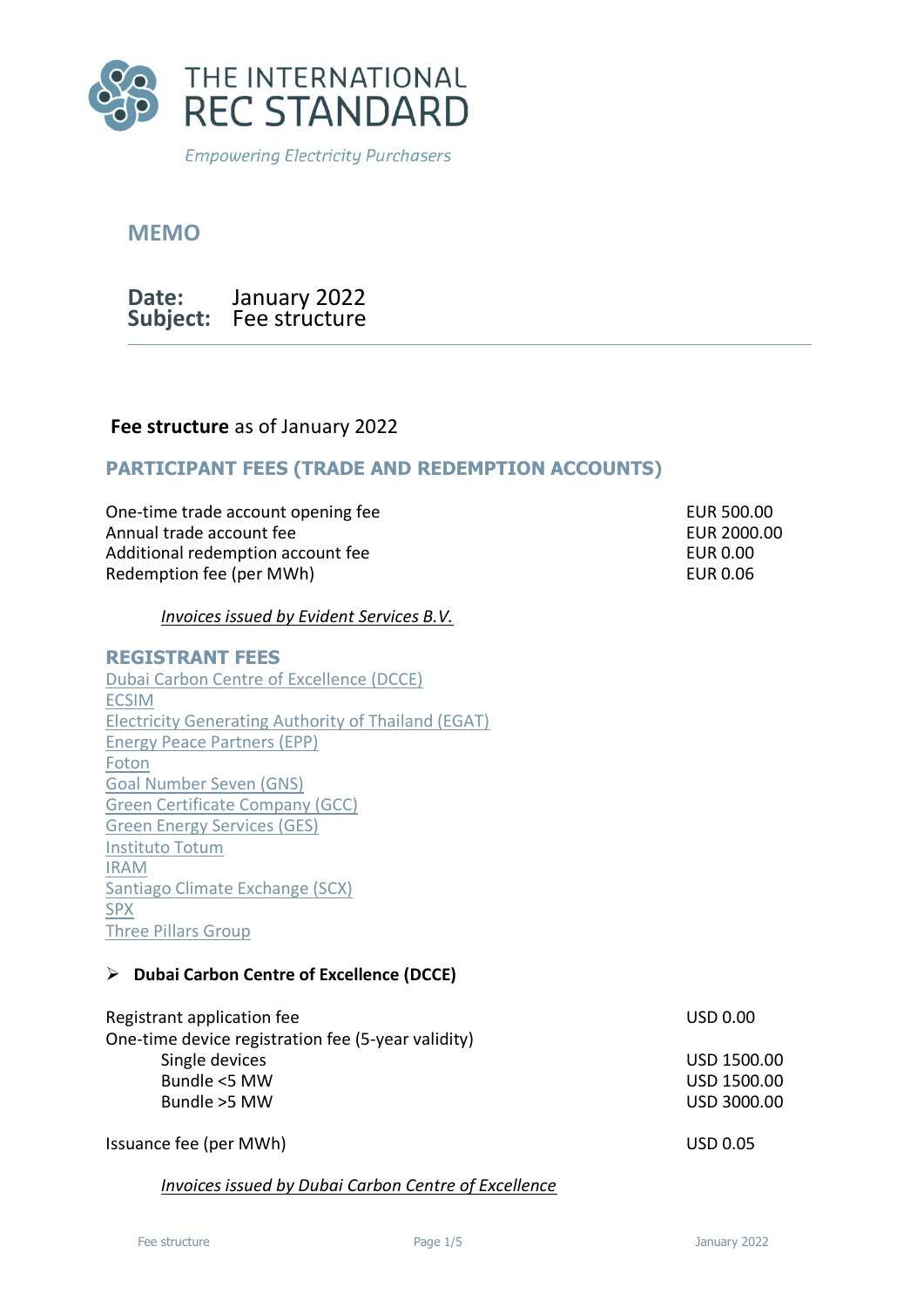

### <span id="page-1-0"></span>➢ **ECSIM**

<span id="page-1-3"></span><span id="page-1-2"></span><span id="page-1-1"></span>

| Registrant application fee<br>One-time device registration fee (5-year validity)                                                      | <b>USD 0.00</b>  |
|---------------------------------------------------------------------------------------------------------------------------------------|------------------|
| $> 3$ MW                                                                                                                              | USD 1130.00      |
| $<$ 3 MW                                                                                                                              | <b>USD 500</b>   |
| $< 1.5$ MW                                                                                                                            | <b>USD 100</b>   |
| < 250 kWp                                                                                                                             | $USD 0*$         |
| Issuance fee (per MWh)                                                                                                                | <b>USD 0.023</b> |
| *no cost with direct access to digital meter readings, provided via API or similar data service<br>Invoices issued by Fundación ECSIM |                  |
| $\triangleright$ Electricity Generating Authority of Thailand (EGAT)                                                                  |                  |
| Registrant application fee                                                                                                            | <b>THB 0.00</b>  |
| One-time device registration fee (5-year validity)                                                                                    | THB 38,000.00    |
| Device renewal fee after 5-year validity                                                                                              | THB 15,200.00    |
| Issuance fee (per MWh)                                                                                                                | <b>THB 0.95</b>  |
| Issuance fee for self-consumption (per MWh)                                                                                           | <b>THB 1.33</b>  |
| <b>Invoices issued by EGAT</b>                                                                                                        |                  |
| $\triangleright$ Energy Peace Partners (EPP)                                                                                          |                  |
| Registrant application fee                                                                                                            | <b>USD 0.00</b>  |
| One-time device registration fee (5-year validity)                                                                                    |                  |
| Single devices <5 MW                                                                                                                  | USD 1000.00      |
| Single devices >5 MW                                                                                                                  | USD 3000.00      |
| Bundle devices > 5 MW                                                                                                                 | USD 3000.00      |
| Issuance fee (per MWh)                                                                                                                | <b>USD 0.040</b> |
| Invoices issued by EPP                                                                                                                |                  |
| $\triangleright$ Foton                                                                                                                |                  |
| Registrant application fee                                                                                                            | <b>TRY 0.00</b>  |
| One-time device registration fee (5-year validity)                                                                                    |                  |
| <b>Licensed Device</b>                                                                                                                | TRY 15,000       |
| Unlicensed Solar Group <5 MW                                                                                                          | TRY 7,500        |
| Unlicensed Device Individual <1MW                                                                                                     | TRY 1,500        |
| Unlicensed Device Individual <250kW                                                                                                   | Free             |
| Issuance fee (per MWh)                                                                                                                | TRY 0.375        |
| Platform Redemption fee (per MWh)                                                                                                     | <b>EUR 0.08</b>  |
| Self-redemption fee (per MWh)                                                                                                         | <b>EUR 0.02</b>  |
|                                                                                                                                       |                  |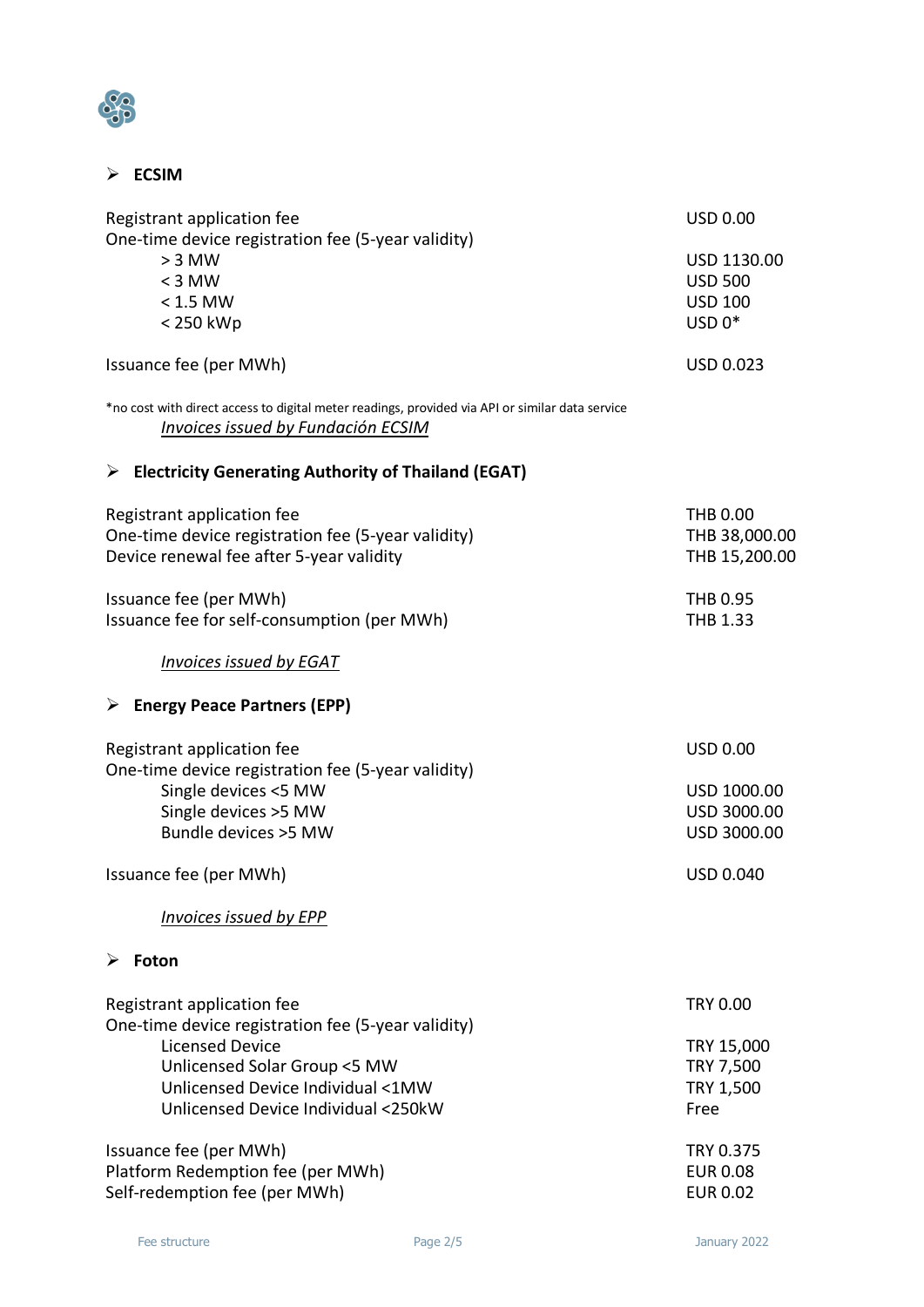

#### *Invoices issued by Foton*

## <span id="page-2-0"></span>➢ **Goal Number Seven (GNS)**

<span id="page-2-1"></span>

| Registrant application fee<br>One-time device registration fee (5-year validity)                                                                                                                                                                                | <b>RUB 0.00</b>                                                                                       |
|-----------------------------------------------------------------------------------------------------------------------------------------------------------------------------------------------------------------------------------------------------------------|-------------------------------------------------------------------------------------------------------|
| Single devices<br>Bundle <5 MW                                                                                                                                                                                                                                  | RUB 62,500.00<br>RUB 62,500.00                                                                        |
| Issuance fee (per MWh)                                                                                                                                                                                                                                          | <b>RUB 1.7</b>                                                                                        |
| Invoices issued by GNS                                                                                                                                                                                                                                          |                                                                                                       |
| <b>Green Certificate Company (GCC)</b><br>➤                                                                                                                                                                                                                     |                                                                                                       |
| Registrant application fee<br>One-time device registration fee (5-year validity)<br>One-time device registration fee (<3MW)<br>One-time device registration fee (<1MW)<br>One-time device registration fee (<250kW)<br>Device renewal fee after 5-year validity | <b>EUR 0.00</b><br>EUR 1000.00<br><b>EUR 500.00</b><br>EUR 100.00<br>EUR 0.00*<br>40% of registr. fee |
| Issuance fee (per MWh)<br>Issuance fee for self-consumption (per MWh)                                                                                                                                                                                           | <b>EUR 0.025</b><br>EUR 0.035                                                                         |

\*no cost with direct access to digital meter readings, provided via API or similar data service *Invoices issued by Evident Services B.V. on behalf of The Green Certificate Company*

#### <span id="page-2-2"></span>➢ **Green Energy Services (GES)**

<span id="page-2-3"></span>

| Registrant application fee<br>One-time device registration fee (5-year validity)                                                           | <b>NIS 0.00</b>            |
|--------------------------------------------------------------------------------------------------------------------------------------------|----------------------------|
| X <700 kWp devices<br>700 kWp< X <1MWp devices                                                                                             | NIS 1000.00<br>NIS 3100.00 |
| $X > 1$ MWp                                                                                                                                | NIS 6200.00                |
| Issuance fee (per MWh)                                                                                                                     | <b>NIS 0.1</b>             |
| <b>Invoices issued by Green Energy Services</b>                                                                                            |                            |
| <b>Instituto Totum</b>                                                                                                                     |                            |
| Registrant application fee<br>One-time device registration fee (5-year validity) &<br>Renewal fee (after 5 years and more 5-year validity) | <b>BRL 0.00</b>            |
| Single devices                                                                                                                             | BRL 7020.00                |
| Bundle <5 MW                                                                                                                               | BRL 7020.00                |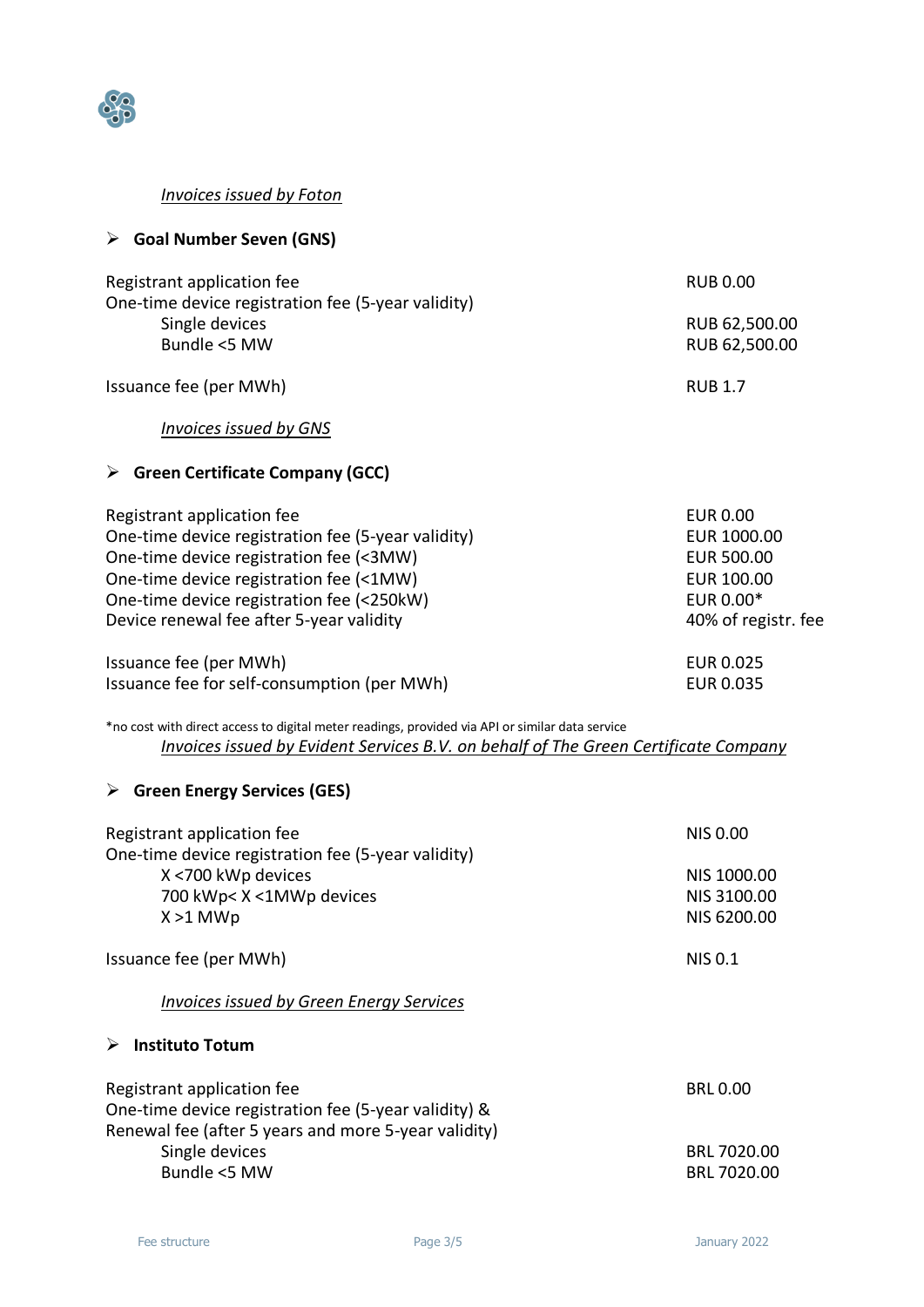

| Issuance fee (per MWh)                  | <b>BRL 0.184</b> |
|-----------------------------------------|------------------|
| Issuance fee (per MWh) self-consumption | <b>BRL 0.29</b>  |

*In case of international payments made by companies located outside Brazil, additional transaction fees will apply. Totum Institute offers the following options for this: payment via paypal (with a rate of 7.4% per transaction) or payment via bank transfer (with a fee of \$ 50 per transaction).*

*Invoices issued by Instituto Totum.* 

#### <span id="page-3-0"></span>➢ **IRAM**

<span id="page-3-1"></span>

| Registrant application fee                                                                                                                                                          | <b>EUR 0.00</b>                                       |
|-------------------------------------------------------------------------------------------------------------------------------------------------------------------------------------|-------------------------------------------------------|
| One-time device registration fee (5-year validity)<br>Single device registration $\leq$ 5 MW<br>Single device registration >5 MW                                                    | <b>EUR 500.00</b><br>EUR 1000.00                      |
| Issuance fee (per MWh)                                                                                                                                                              | <b>EUR 0.025</b>                                      |
| Invoices issued by IRAM                                                                                                                                                             |                                                       |
| $\triangleright$ Santiago Climate Exchange (SCX)                                                                                                                                    |                                                       |
| Registrant application fee<br>One-time device registration fee (5-year validity) &<br>Renewal fee (5-year validity)                                                                 | <b>EUR 0.00</b>                                       |
| Single devices <1MW<br>Single devices ≥1MW & <3MW<br>Single devices ≥3MW                                                                                                            | <b>EUR 300.00</b><br><b>EUR 500.00</b><br>EUR 1000.00 |
| Issuance fee (per MWh)<br>Issuance fee for self-consumption (per MWh)                                                                                                               | <b>EUR 0.025</b><br><b>EUR 0.035</b>                  |
| In case of international payments made by companies located outside of Chile, they must assume the<br>expenses of the bank transfer, paying the total amount of the published fees. |                                                       |

*Invoices issued by Santiago Climate Exchange*

#### <span id="page-3-2"></span>➢ **SPX Pte Ltd**

| Registrant application fee                                      | SGD 0.00   |
|-----------------------------------------------------------------|------------|
| Yearly device registration fee                                  |            |
| Single device or bundle $(X \leq 300 \text{ kWp})$              | SGD 75.00  |
| Single device or bundle (300 kWp $\lt$ X $\leq$ 1 MWp)          | SGD 220.00 |
| Single device or bundle $(1 \text{ MWp} < X \le 5 \text{ MWp})$ | SGD 450.00 |
| Single device (>5 MWp)                                          | SGD 520.00 |
| Issuance fee (per MWh)                                          | SGD 0.038  |

<span id="page-3-3"></span>*Invoices issued by SPX Pte Ltd*